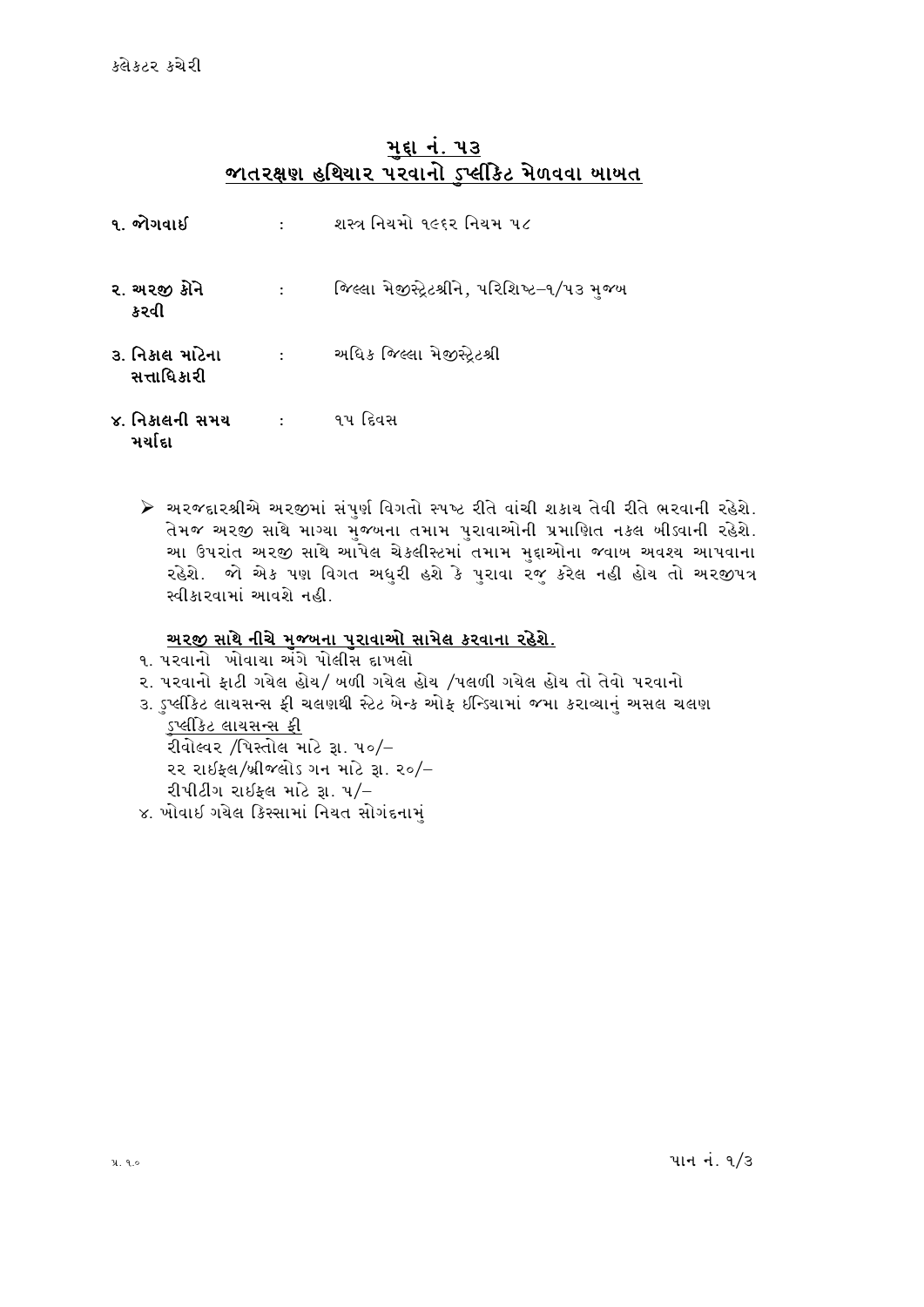## પરિશિષ્ટ :– ૧/૫૩ $\,$ જાતરક્ષણ હથિયાર પરવાનો ડપ્લીકેિટ મેળવવા અંગેની અરજીનો નમનો

અ૨જદા૨નો તાજેતરનો પાસપોર્ટ સાઈઝના બે કોટોગ્રાક સહી સાથે

| કોર્ટ કી સ્ટેમ્પ<br>3l.3/ |
|---------------------------|
|                           |

સરનામું: ............................... PPPPPPPPPPPPPPPPPPPPPPPPPPPPPPP તારીખ: ...............................

**અરજદારનં નામ : ..............................** 

પ્રતિ $.$ 

જિલ્લા મેજીસેટશ્રી. કલેકટર અને જિલ્લા મેજીસ્ટ્રેટની કચેરી,

#### <u>વિષય: હથિયાર પરવાનો ડુપ્લીકેિટ મેળવવા ખાખત.</u>

વિનંતી સાથે જણાવવાનું કે, હું મારા નામે જાત રક્ષણ માટેનો હથિયાર પરવાના નંખર................... તારીખ …………………….સુધી તાજો થયેલ ધારણ કરું છું. આ પરવાના ઉપર હું નીચે જણાવેલ વર્ણનવાળું હથિયાર ધારણ કરું છું.

હથિયારનો પ્રકાર : હથિયારનું વર્ણન : નંબર............... : બોર.................. મેઇડ બાય................... ખેરલ લેન્થ......................

- ઉપરોક્ત પરવાનો તારીખ........................ના રોજ ખોવાઇ ગયેલ છે જે અંગે PPPPPPPPPPPPPPPPPPPPPPPPPPPPPPPPPPPP5M,L; :8[XGDF\ D\ [ TFZLBPPPPPPPPPPPPPPPPPPPPPPPPPGF ZMH HF6 SZL દાખલો કઢાવેલ છે.
- ઉપરોકત પરવાનો જીર્ણ થઇ ફાટી ગયેલ છે/આગથી બળી ગયેલ છે/પાણીમાં પલળી ગયેલ છે/અથવા અન્ય (સ્પષ્ટતા કરવી) જે આ સાથે અસલમાં રજુ કરું છું. ુપ્લીકેટ પરવાનો મેળવવા માટે લાયસન્સ ફી રૂા.............ભર્યાનું અસલ ચલણ આ સાથે રજુ કરુ છું તો મને ડુપ્લીકેટ લાયસન્સ આપવા વિનંતી છે.
- લાગુન પડતું ચેકી નાખવું

 PPPPPPPPPPPPPPPPPPPPPPPPPPPPPPPPPPPPPPPPPPPPPPPPPPPPPP (અરજદારની સહી/નામ/અંગુઠાનું નિશાન)

#### $-$ : એકરાર :–

અમો અરજદાર અમારા ધર્મના સોગંદ ઉપર પ્રતિજ્ઞાપૂર્વક એકરાર કરી આથી જણાવીએ છીએ કે, ઉપર અરજીમાં જણાવેલ તમામ વિગતો/હકીકત અમારી જાણ તેમજ માનવા મુજબ ખરી અને ખરાખર છે. જો અરજીમાં જણાવેલ હકીકત ખોટી જણાય કે અમોએ જાણી ખુઝીને ખોટી હકીકત/વિગત રજૂ કરેલ હોવાનું ઘ્યાને આવે તો ખોટા દસ્તાવેજો રજુ કરવા બદલ અમારી સામે કાયદેસરની કાર્યવાહી હાથ ધરી શકાશે. તેમજ ખોટી હકીકત રજુ કરવી તે ફોજદારી ગુન્હો ખને છે. તે હકીકત અમો સારી રીતે જાણીએ છીએ.

રથળ તારીખ: તારી જ્યારે માટે પ્રાપ્ત પર પ્રાપ્ત પર પ્રાપ્ત પ્રાપ્ત પ્રાપ્ત પ્રાપ્ત પ્રાપ્ત પ્રાપ્ત પ્રાપ્ત પ્રાપ્ત પ (અરજદારની સહી/નામ/અંગુઠાનું નિશાન) ખિડાણ : ચેકલીસ્ટ મજબ

 $\mu$ ,  $\mu$ ,  $\alpha$ ,  $\epsilon$  and  $\mu$  5  $\mu$  5  $\mu$  5  $\mu$  5  $\mu$  5  $\mu$  5  $\mu$  5  $\mu$  5  $\mu$  5  $\mu$  5  $\mu$  5  $\mu$  5  $\mu$  5  $\mu$  5  $\mu$  5  $\mu$  5  $\mu$  5  $\mu$  5  $\mu$  5  $\mu$  5  $\mu$  5  $\mu$  5  $\mu$  5  $\mu$  5  $\mu$  5  $\mu$  5  $\mu$  5  $\mu$